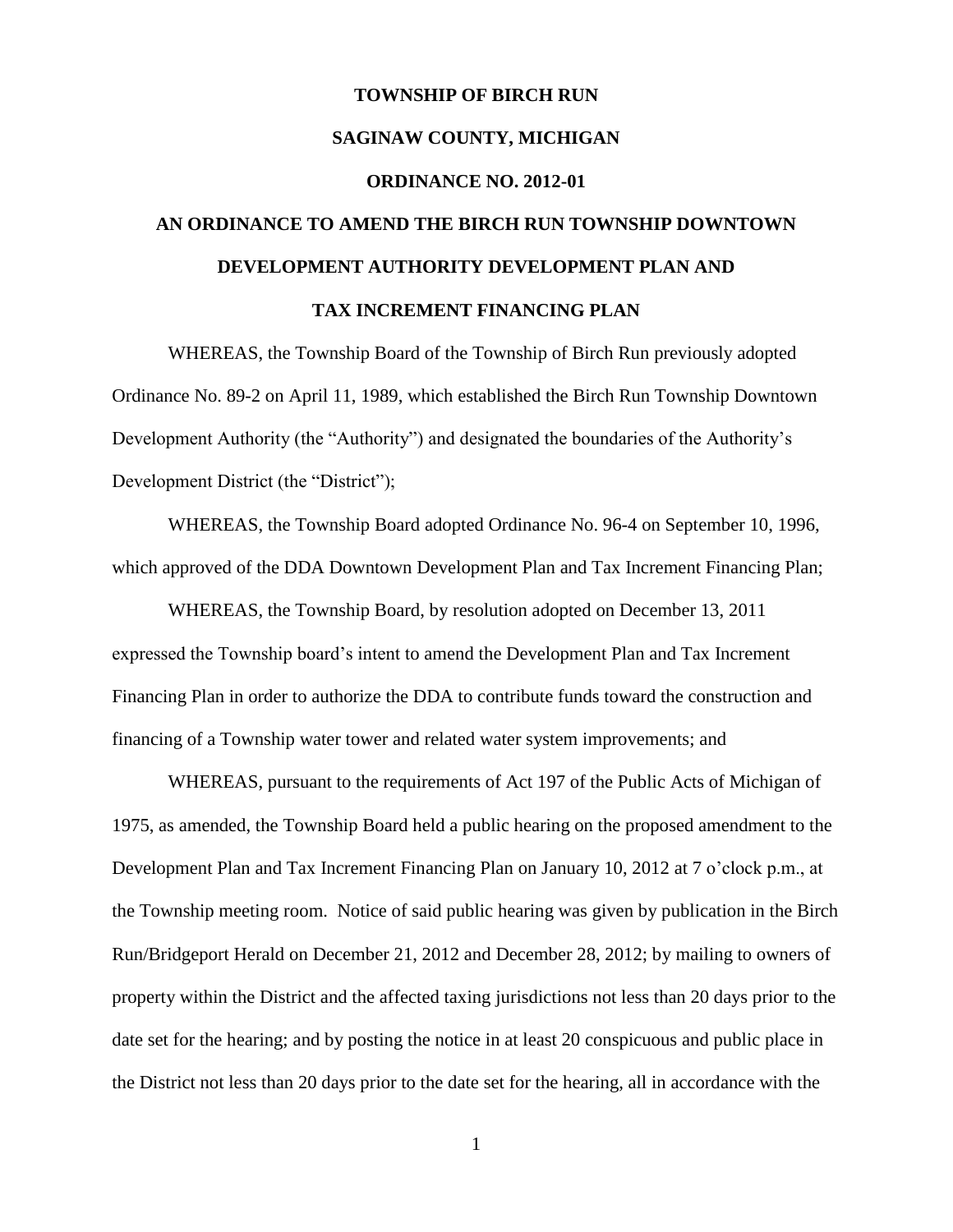requirements of Act 197. At the public hearing, the Township Board provided an opportunity for interested persons to be heard regarding the proposed amendment to the Development Plan and Tax Increment Financing Plan and to consider all communications submitted in writing with reference to the matter. A record of the public hearing, including all data presented at that time, has been made and is on file with the Township clerk.

NOW THEREFORE, the Township of Birch Run hereby ordains:

1. Amendment to Development Plan and Tax Increment Financing Plan.

Appendix A of Ordinance No. 96-4 is hereby amended by adding the following subsection in the

Section entitled **"(D). The location, extent, character, and estimated cost of the** 

**improvements including rehabilitation, contemplated for the development area and an** 

### **estimate of the time required for completion."**

7. Water System Improvements.

In order to provide a more efficient and safer municipal water system for the DDA District, the DDA will provide funds to the Township of Birch Run for the construction and financing of a water tower and related water system improvements for the Birch Run Township water system.

Estimated time for completion: 2012. Estimated total cost of project: \$1,820,000 to be paid over a 20 year term. Estimated contribution by DDA: \$18,000 per year for a term of 20 years. Total contribution by the DDA is \$360,000.00.

The DDA shall enter into such agreements as are required to provide funding for the construction and financing of said improvements.

2. Severability. The validity of any section, clause, sentence, or provision of this Ordinance shall not affect the validity of any other part of this Ordinance which can be given effect without such invalid part or parts.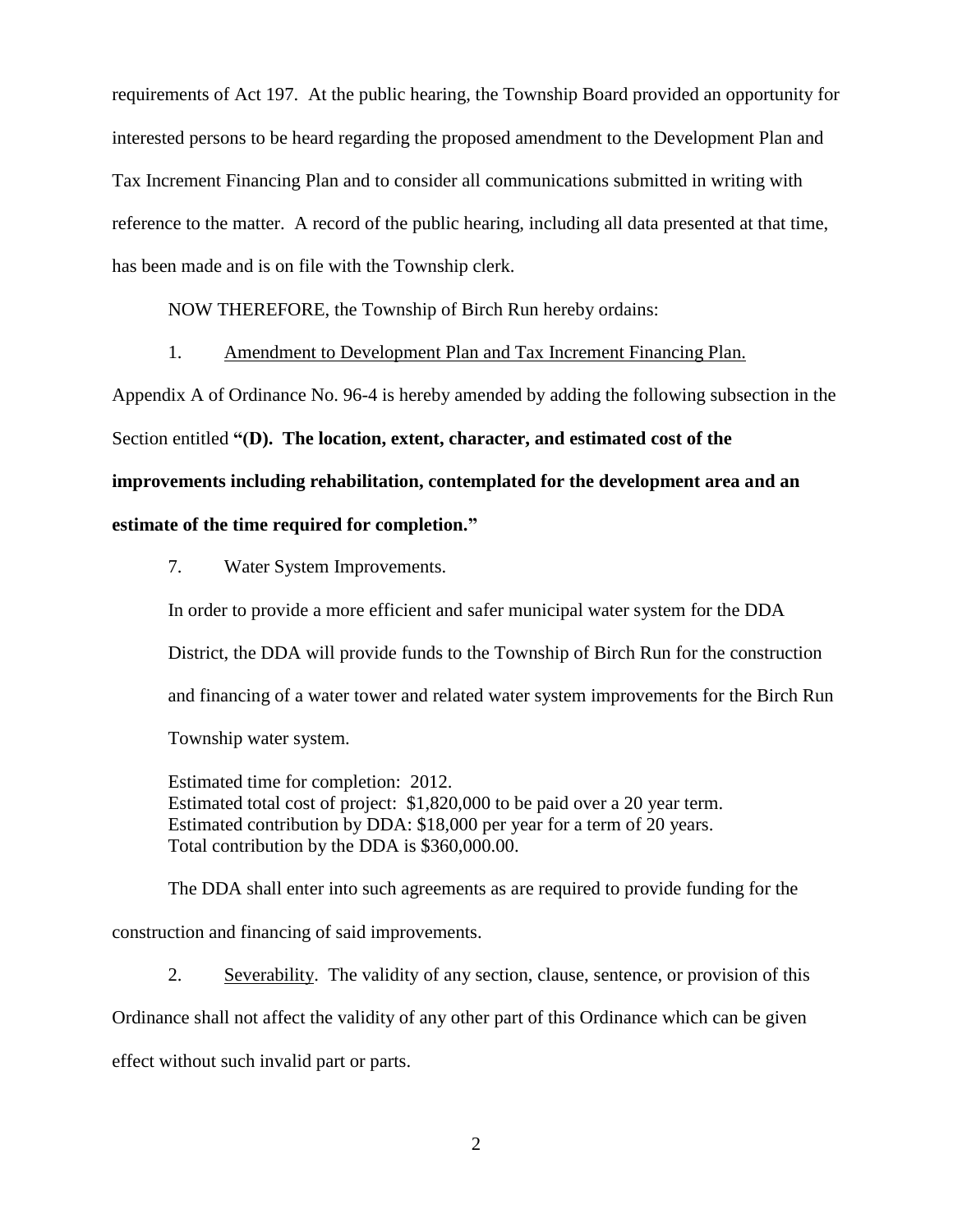3. Repeal. All ordinances or parts of ordinances in conflict herewith are hereby repealed. However, this Ordinance does not repeal Ordinance No. 89-2 or Ordinance 96-4, or any amendments thereto, but only amends that portion of the Plan as provided in Section 1 above.

4. Publication and Recording. A true copy of this Ordinance shall be published once in the Birch Run/Bridgeport Herald, a newspaper of general circulation within the boundaries of the Township of Birch Run qualified under state law to publish legal notices, within 15 days after its adoption, and the same shall be recorded in the minutes of the Township of Birch Run meeting at which this Ordinance was adopted. In addition, this Ordinance shall be recorded in the record of ordinances of the Township.

5. Effective Date. This Ordinance shall be in full force and effect upon publication as provided by law.

YEAS:

NAYS:

ABSTAIN:

The above ordinance was duly passed and adopted by the Birch Run Township Board, County of Saginaw, Michigan, on January 10, 2012.

## KURT KIESSLING, Supervisor

\_\_\_\_\_\_\_\_\_\_\_\_\_\_\_\_\_\_\_\_\_\_\_\_\_\_\_\_\_\_\_\_

\_\_\_\_\_\_\_\_\_\_\_\_\_\_\_\_\_\_\_\_\_\_\_\_\_\_\_\_\_\_

#### CERTIFICATION

The undersigned, the duly elected and acting Clerk for Birch Run Township, Saginaw County, Michigan, hereby certifies that the foregoing Ordinance No. 2012-01 was adopted by the Birch Run Township Board on January 10, 2012.

3